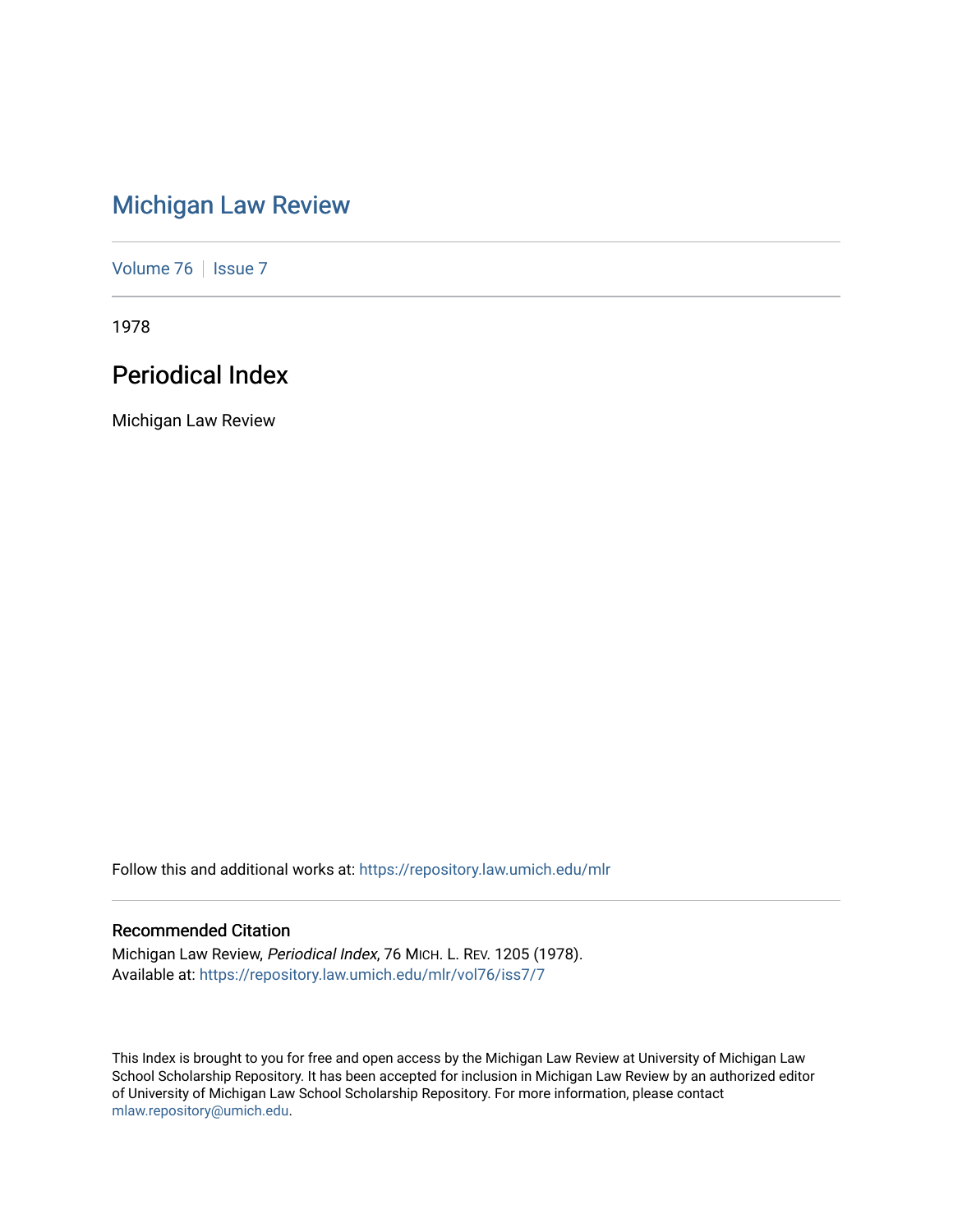### **PERIODICAL INDEX**

This index includes *articles, comments,* and some of the longer *notes* and *recent developments* that have appeared in leading law reviews since the publication of the last issue of this *Review.* (a) indicates a leading article.

*ACCOUNTANTS AND ACCOUNTING*  See *Antitmst Law.* 

*ACTIONS AND DEFENSES*  See *Civil Procedure.* 

*ADMINISTRATION OF JUSTICE* 

See also *Constitutional Law, Jurisprudence.* 

Bills of attainder: a study of amendment by the Court. (a) Raoul Berger. 63 Cornell L. Rev. 355-404 (March).

*ADMINISTRATIVE AGENCIES* 

See also *Communications Law.* 

The FTC's holder-in-due-course rule: an ineffective means of achieving optimality in the consumer credit market. 25 U.C.L.A. L. Rev. 821-61 (April).

The SEC environmentalist: the reluctant champion. 53 Notre Dame Law. 985-1002 (June).

#### *ADMINISTRATIVE LAW*

See also *Administrative Procedure, Communications Law, Fees.* 

Administrative law-informal rulemaking-agency decisionmakers should refuse to discuss the merits of informal rulemaking proceedings after issuance of notice of proposed rulemaking. 46 Geo. Wash. L. Rev. 442-65 (March).

*ADMINISTRATIVE PROCEDURE* 

See also *Administrative Law.* 

Administrative collateral estoppel: the case of subpoenas. 87 Yale L.J. 1247-71 (May).

### *ADVERTISING*

See *Legal Profession.* 

#### *ALIENS*

Judicial review of visa denials: reexamining consular nonreviewability. 52 N.Y.U.L. Rev. ll37-74 (Nov.).

### *ANTITRUST LAW*

See also *Insurance, Property.*  Antitrust law-insurance-policyhold- ers may maintain Sherman Act antitrust suit against insurer under boycott exception of McCarran-Ferguson Act. 63 Cornell L. Rev. 490-506 (March).

The antitrust liability of professional associations after Goldfarb: reformulating the learned professions exemption in the lower courts. 1977 Duke L.J. 1047-68 (Dec.).

To indict or not to indict: prosecutorial discretion in Sherman Act enforcement. (a) Donald I. Baker. 63 Cornell L. Rev. 405-18 (March).

### *ANTITRUST LAW: MERGERS*

See *Corporations.* 

#### *APPELLATE PROCEDURE*

See also *Constitutional Law, Criminal Procedure.* 

The appealability of orders denying mo-<br>tions for disqualification of counsel in the federal courts. 45 U. Chi. L. Rev. 450-82 (Winter).

Securing uniformity in national law: a proposal for national stare decisis in the courts of appeals. 87 Yale L.J. 1219-46 (May).

#### **ARBITRATION AND AWARD** See *Labor Law.*

*ARREST* 

See *Criminal Procedure.* 

### *A'ITORNEYS*

See *Fees, Legal Profession.* 

*BOYCO'ITS AND STRIKES*  See *Labor Law.* 

#### *BURDEN OF PROOF*

See *Taxation.* 

#### *CENSORSHIP*  See *Constitutional Law.*

### *CIVIL PROCEDURE*

See also *Federal Jurisdiction.*  The emerging deterrence orientation in

the imposition of discovery sanctions. 91 Harv. L. Rev. 1033-55 (March).

Federal jurisdiction: federal court has power to hear rule 14 claim by plaintiff

#### 1205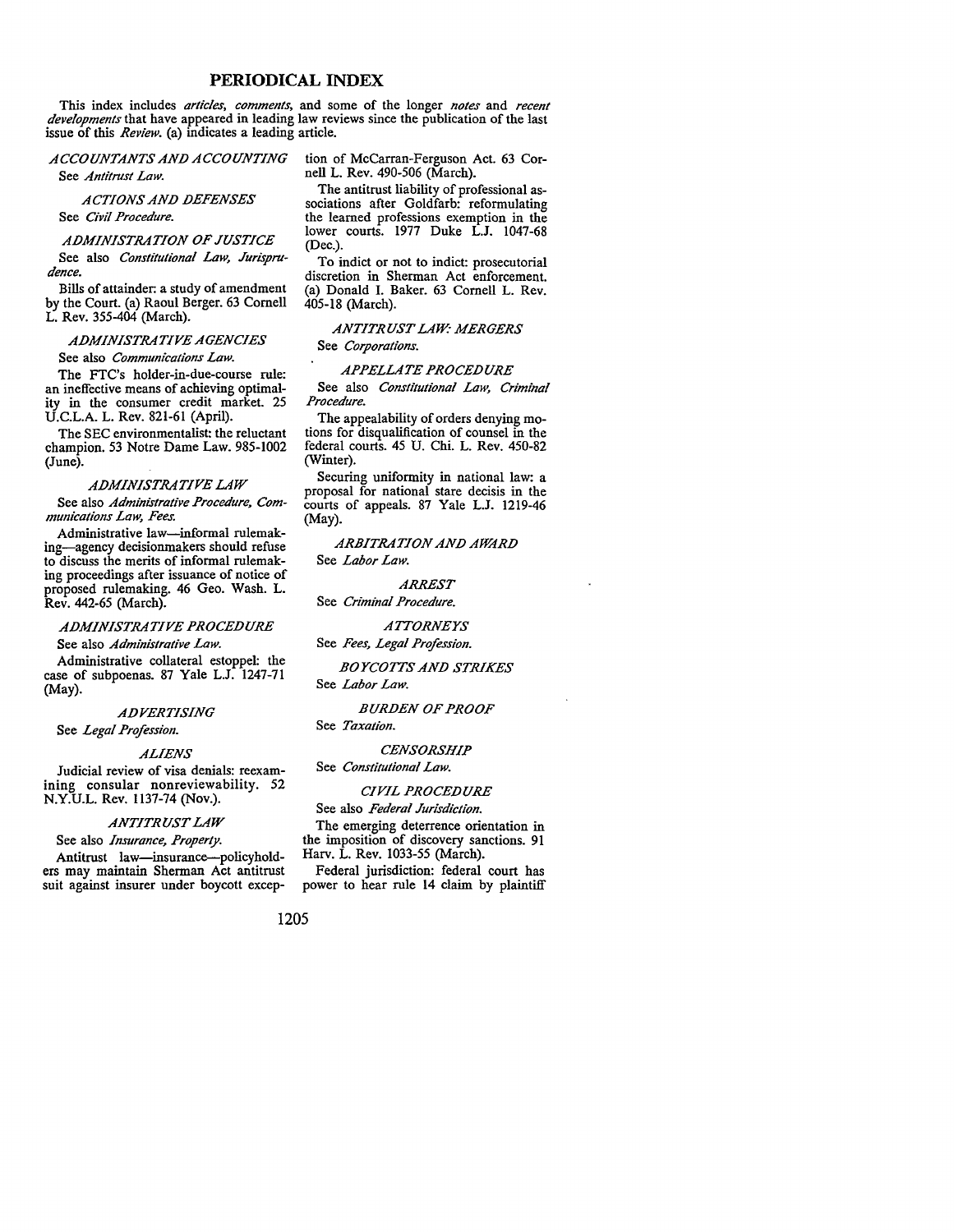against nondiverse third party defendant. 62 Minn. L. Rev. 251-63 (Jan.).

Limited partnerships and federal diversity jurisdiction. 45 U. Chi. L. Rev. 384- 418 (Winter).

Nonstenographic recording of depositions: the empty promise of federal rule 30(b)(4). (a) Michael H. Graham. 72 Nw. U.L. Rev. 566-94 (Sept.-Oct.).

Organizational representation suits: labor union may attack employment discrimination without having to meet rule 23 requirements. 53 Ind. L.J. 113-27 (No. l).

Res judicata: the neglected defense. (a) David P. Currie. 45 U. Chi. L. Rev. 317-50 (Winter).

#### *CIVIL RIGHTS*

See *Constitutional Law, Medical Jurisprudence.* 

#### *CLASS ACTIONS*

See *Civil Procedure.* 

### *COLLATERAL £STOPPEL*  See *Administrative Procedure.*

*COLLECTIVE BARGAINING* 

See *Unions.* 

*COLLEGES AND UNIVERSITIES*  See *Education.* 

#### *COMMERCIAL LAW*

See also *Constitutional Law, Un!form Laws.* 

Article 9-an agenda for the next decade. (a) Peter F. Coogan. 87 Yale L.J. 1012-55 (April).

Fairness, flexibility, and the waiver of remedial rights by contract. 87 Yale L.J. 1057-82 (April).

Purposive interpretation of the Uniform Commercial Code: some implications for jurisprudence. (a) Julian B. McDonnell. 126 U. Pa. L. Rev. 795-855 (April).

Specific performance. (a) Anthony T. Kronman. 45 U. Chi. L. Rev. 351-82 (Winter).

#### *COMMUNICATIONS LAW*

See also *Corporations.* 

Fairness and unfairness in television product advertising. 76 Mich. L. Rev. 498- 549 (Jan.).

#### *COMMUNITY PROPERTY*

Community and separate interests in pensions and social security benefits after Marriage of Brown and Erisa. (a) William A. Reppy, Jr. 25 U.C.L.A. L. Rev. 417-546 (Feb.).

*CONSOLIDATION AND MERGER*  See *Corporations.* 

#### *CONSTITUTIONAL LAW*

See also *Administration of Justice*, Crimi*nal Procedure, Education, Foreign Relations, Law Enforcement.* 

Adjudicating what Yoder left un- resolved: religious rights for minor children after Danforth and Carey. 126 U. Pa. L. Rev. 1135-70 (May).

The censorship of violent motion pictures: a constitutional analysis. 53 Ind. L.J. 381-98 (No. 2).

Constitutional law-state action-a warehouseman's enforcement of a lien pursuant to U.C.C. § 7-210(2) constitutes state action. 46 Geo. Wash. L. Rev. 500-19 (March).

The constitutional limits of the speech or debate clause. 25 U.C.L.A. L. Rev. 796- 820 (April).

The constitutional protection of private property: the role of a hierarchical fourth amendment. (a) James A. McKenna. 53 Ind. L.J. 55-96 (No. I).

The doctrine of Younger v. Harris: deference in search of a rationale. (a) Martin H. Redish. 63 Cornell L. Rev. 463-88 (March).

Executive official immunity for constitutional violations: an analysis and a critique. (a) Mayer G. Freed. 72 Nw. U.L. Rev. 526-65 (Sept.-Oct.).

From Washington to Arlington Heights and beyond: discriminatory purpose in equal protection litigation. (a) Robert G. Schwemn. 1977 U. Ill. L.F. 961-1052 (No. 4).

Judicially required rulemaking as fourth amendment policy; an applied analysis of the supervisory power of federal courts. 72 Nw. U.L. Rev. 595-620 (Sept.-Oet.).

The jurisprudence of death: evolving standards for the cruel and unusual punishments clause. (a) Margaret Jane Radin. 126 U. Pa. L. Rev. 989-1064 (May).

The legislative veto and the Constitution-a reexamination. (a) Bernard Schwartz. 46 Geo. Wash. L. Rev. 351-75 (March).

Libel, the "higher truths" of art, and the first amendment. Isidore Silver. 126 U. Pa. L. Rev. 1065-98 (May).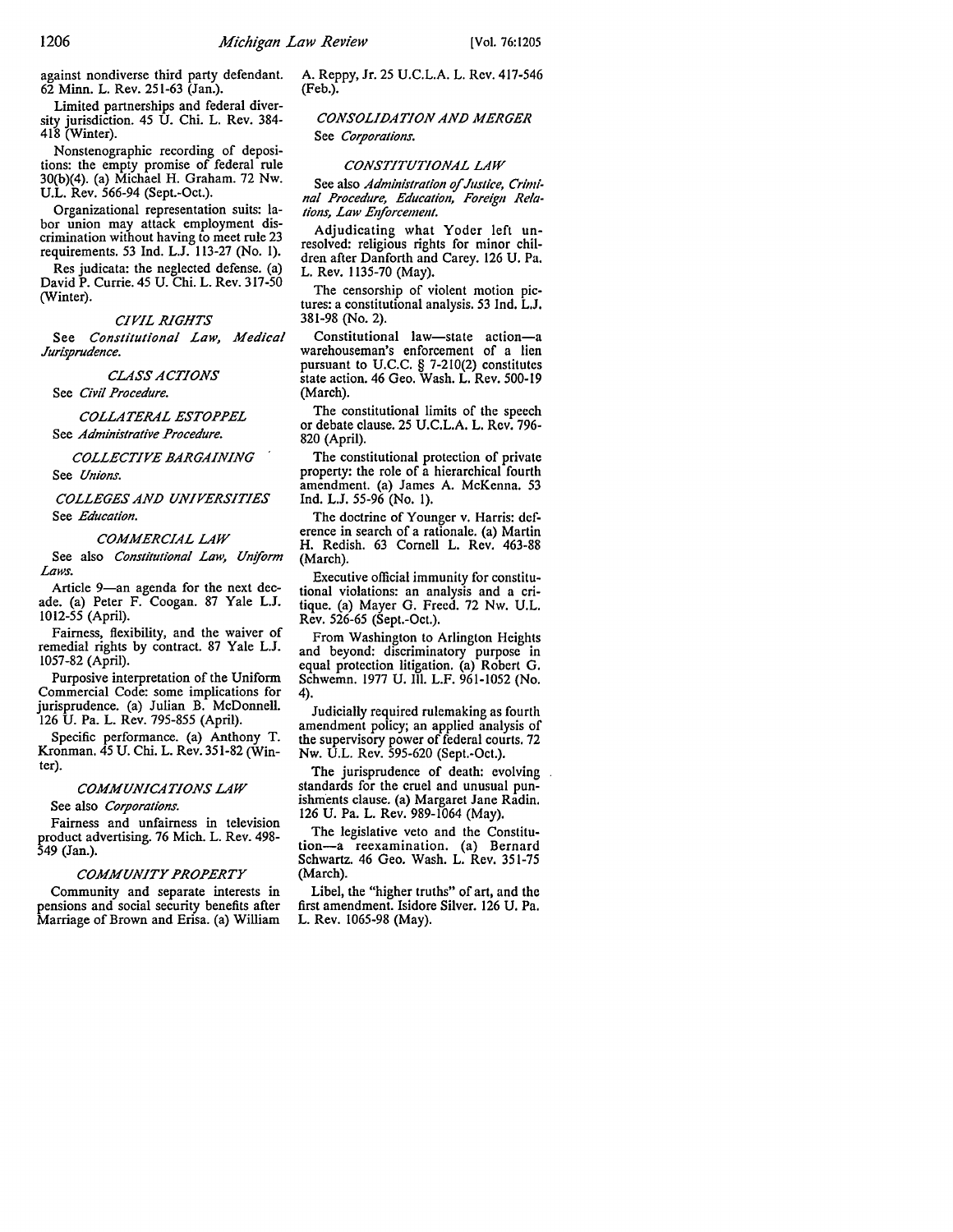Mandatory retirement and the Age Discrimination in Employment Act of 1967. 1977 U. Ill. L.F. 927-52 (No. 3).

A proposal for reconciling affirmative action with nondiscrimination under the contractor antidiscrimination program. 30 Stan. L. Rev. 803-33 (April).

The rise and fall of the indeterminate sentence. (a) Marvin Zalman. 24 Wayne L. Rev. 45-94 (Nov.).

Toward a constitutional definition of religion. 91 Harv. L. Rev. 1056-98 (March).

#### *CONTRACTS*

See *Commercial Law.* 

#### *COPYRIGHT*

An overview of the Copyright Act of 1976. Robert A. Gorman. 126 U. Pa. L. Rev. 856-84 (April).

#### *CORPORATIONS*

#### See also *Taxation.*

Bank financing of involuntary takeovers of corporate customers: a breach of a fiduciary duty? 53 Notre Dame Law. 827- 39 (April).

Conflicts of interest: efficiency, fairness and corporate structure. (a) Alison Grey Anderson. 25 U.C.L.A. L. Rev. 738-95 (April).

Private diplomacy and public business: public supervision of the Communications Satellite Corporation. 45 U. Chi. L. Rev. 419-49 (Winter).

A reappraisal of fair shares in controlled mergers. (a) Simon M. Lome. 126 U. Pa. L. Rev. 955-88 (May).

Upstream financing and use of the corporate guaranty. 53 Notre Dame Law. 840-61 (April).

#### *COURTS*

See also *Judicial Review.* 

The Supreme Court of California 1976- 1977. 66 Calif. L. Rev. 137-469 (March).

#### *CREDIT*

See *Administrative Agencies.* 

#### *CRIMINAL LAW*

#### See also *Securities.*

Criminal law-writs of habeas corpus ad prosequendum are not detainers governed by the Interstate Agreement on Detainers Act. 46 Geo. Wash. L. Rev. 465-82 (March).

The criminal trial before the lawyers. (a) John H. Langbein. 45 U. Chi. L. Rev. 263- 316 (Winter).

#### *CRIMINAL PROCEDURE*

See also *Constitutional Law, Criminal Law, Criminal Responsibility, Legal Ethics.*  Criminal justice procedures in civil

commitment. (a) Ralph Slovenko. 24 Wayne L. Rev. 1-44 (Nov.).

Criminal procedure: expungement of ar- rest records. 62 Minn. L. Rev. 229-49 (Jan.).

Federal courts-Younger doctrinestate criminal defendant must exhaust state appellate remedies before seeking federal relief on matter collateral io the merits of state prosecution. 52 N.Y.U.L. Rev. 1212-43 (Nov.).

Habeas corpus, section 1983, and state prisoners' litigation: Preiser v. Rodriguez in retrospect. 1977 U. III. L.F. 1053-85 (No. 4).

Interrogation and the sixth amendment: the case for restriction of capacity to waive the right to counsel. 53 Ind. L.J. 313-26 (No. 2).

#### *CRIMINAL RESPONSIBILITY*

Guiding capital sentencing discretion beyond the "boiler plate": mental disorder as a mitigating factor. (a) James S. Liebman & Michael J. Shepard. 66 Geo. L.J. 757-836 (Feb.).

The presumption of sanity: bursting the bubble. (a) Julian N. Eule. 25 U.C.L.A. L. Rev. 637-99 (April).

*CROSS-EXAMINATION* 

See *Trial Practice.* 

#### *CUSTODY*

See *Divorce & Separation.* 

#### *DAMAGES*

The pendulum swings farther: the "in connection with" requirement and pretrial dismissals of rule IOb-5 private claims for damages. 56 Texas L. Rev. 62-97 (Dec.).

#### *DEBTOR AND CREDITOR*

Acceleration clause disclosure: a truth in lending policy analysis. 53 Ind. L.J.97-112 (No. 1).

#### *DEPOSITIONS*

#### See *Civil Procedure.*

*DISCOVERY*  See *Civil Procedure.*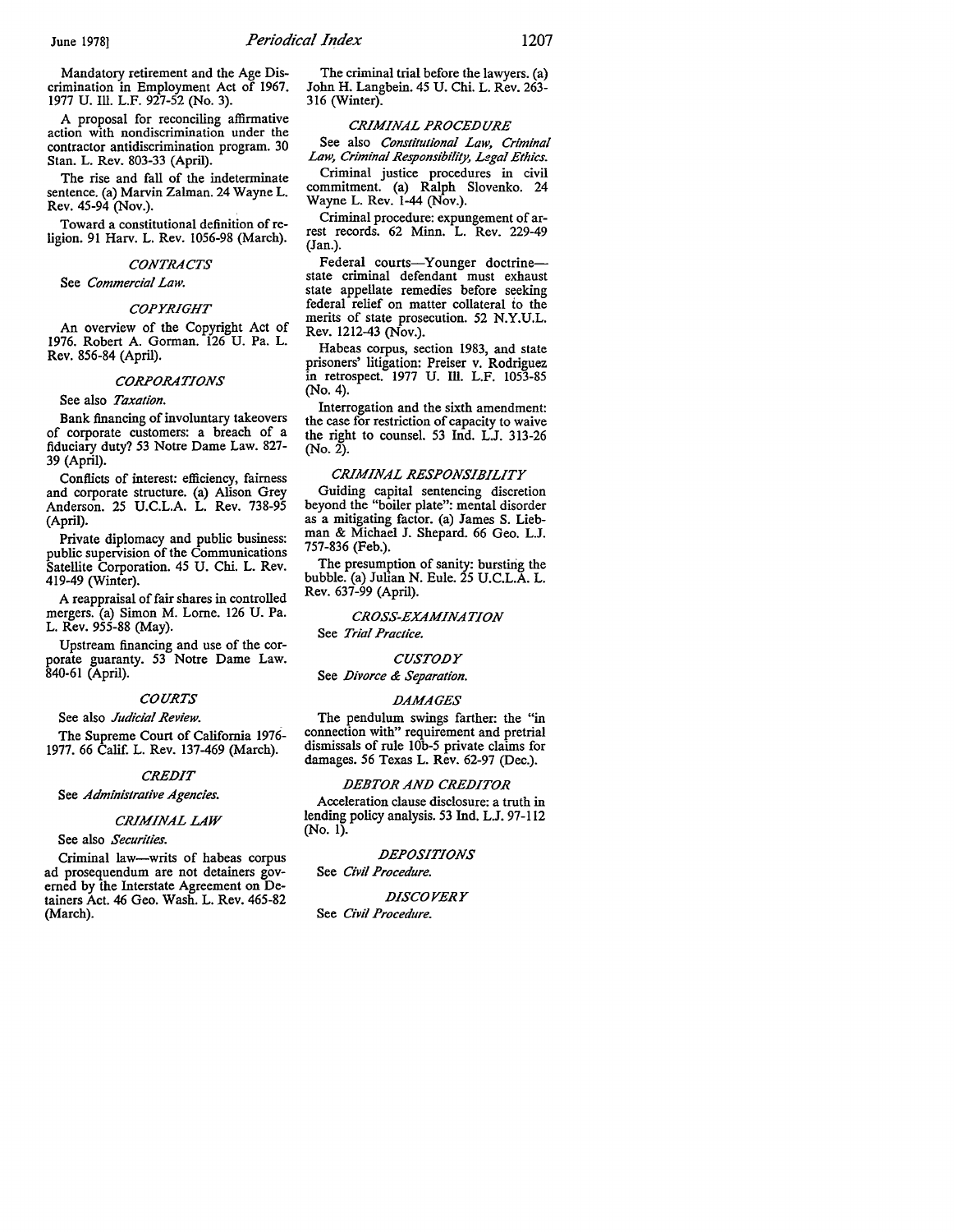### *DISCRIMINATION*

See also *Civil Procedure, Constitutional Law, Fees.* 

Probing the discriminatory effects of employee selection procedures with disparate impact analysis under title VII. (a) Elaine W. Shoben. 56 Texas L. Rev. 1-45 (Dec.).

### *DISTRICT AND PROSECUTING AITORNEYS*

### See *Antitrust Law.*

### *DIVORCE AND SEPARATION*

Lawyering for the child: principles of representation in custody and visitation disputes arising from divorce. 87 Yale L.J. 1126-90 (May).

*DUE PROCESS OF LAW*  See *Jurisdiction.* 

### *EDUCATION*

Tenure and promotion in higher education in light of Washington v. Davis. (a) Lawrence D. Wagner. 24 Wayne L. Rev. 95-132 (Nov.).

*EMIGRATION AND IMMIGRATION*  See *Aliens.* 

#### *ENERGY*

The Price-Anderson Act under attack. 53 Notre Dame Law. 954-71 (June).

*ENVIRONMENTAL LAW* 

See also *Administrative Agencies.* 

Environmental rights in theory and practice. (a) David P. Bryden. 62 Minn. L. Rev. 163-228 (Jan.).

The scope of the program EIS requirement: the need for a coherent judicial approach. 30 Stan. L. Rev. 767-802 (April).

# *EQUAL PROTECTION*

See *Constitutional Law.* 

### *EQUITABLE REMEDIES*

See *Remedies.* 

#### *EVIDENCE*

The demise of the ultimate fact rule in Indiana. 53 Ind. L.J. 365-79 (No. 2).

### *FAIR TRADE*

See *Trademarks & Trade Names.* 

### *FEDERAL COURTS*

The finality rule for Supreme Court review of state court orders. 91 Harv. L. Rev. 1004-32 (March).

### *FEDERAL JURISDICTION*

### See also *Civil Procedure.*

Federal jurisdiction-ancillary jurisdiction-although both original diverse defendants are dismissed prior to trial, trial court has discretion to retain ancillary jurisdiction over plaintiffs claim against third-party defendant asserted under rule 14 of the Federal Rules of Civil Procedure. 46 Geo. Wash. L. Rev. 416-42 (March).

Remand order review after Thermtron Products. 1977 U. 111. L.F. 1086-112 (No. 4).

*FEDERAL RULES OF CIVIL PROCEDURE*  See *Civil Procedure, Federal Jurisdiction.* 

*FEDERALISM* 

### See *Federal Courts.*

#### *FEES*

Administrative law-fee reimbursement for public interest intervenors. 66 Geo. L.J. 931-50 (Feb.).

The United States as prevailing defendant in title VII actions: attorneys' fees and costs. 66 Geo. L.J. 899-929 (Feb.).

### *FOREIGN LAW*

#### See *Investments.*

#### *FOREIGN RELATIONS*

### See also *Investments.*

The Panama Canal treaties and the property disposal clause: do the treaties propose an unconstitutional giveaway? 66 Geo. L.J. 871-97 (Feb.).

### *FREEDOM OF RELIGION*

See *Constitutional Law.* 

#### *FREEDOM OF SPEECH*

See *Constitutional Law, Prisons & Prisoners.* 

#### *FREEDOM OF THE PRESS*  See *Constitutional Law, Prisons & Pris-*

*oners.* 

#### *GOVERNMENT IMMUNITY AND LIABILITY*

See *Constitutional Law.* 

### *GUARDIAN AND WRD*  See *Incompetents.*

*HABEAS CORPUS*  See *Criminal Law, Criminal Procedure.*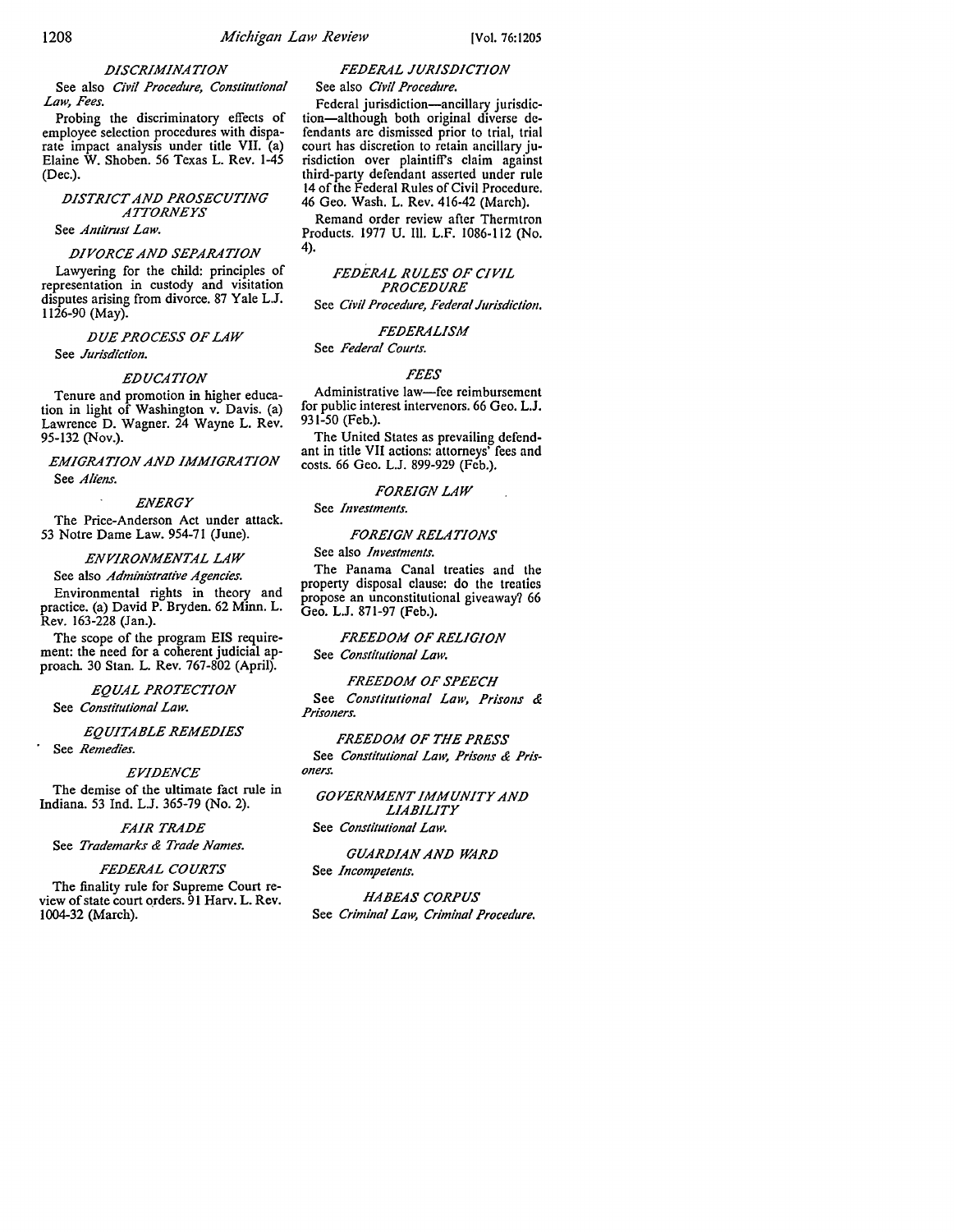#### *HUMAN RIGHTS*  See *International Law.*

*IMPLIED TRUSTS* 

See *Corporations.* '

#### *INCOMPETENTS*

Conservatorship of the person in Illinois: the forgotten protective service for incompetent citizens. 1977 U. Ill. L.F. 1113-44 (No. 4).

#### *INFANTS*

See *Constitutional Law, Divorce & Separation.* 

#### *INJUNCTIONS*

See *Labor Law, Remedies.* 

#### *INSANITY*

See *Criminal Procedure, Medical Jurisprudence.* 

#### *INSURANCE*

#### See also *Antitrust Law, Torts.*

Barry v. St. Paul Fire & Marine Insurance Co.: a re-interpretation of the boycott exception to the McCarran Act. 1977 Duke L.J. 1069-86 (Dec.).

Federal taxation of the assignment of life insurance. (a) Douglas A. Kahn & Lawrence W. Waggoner. 1977 Duke L.J. 941-82 (Dec.).

Qualified immunity for insurers under the McCarran-Ferguson Act. 46 Geo. Wash. L. Rev. 396-415 (March).

#### *INTELLECTUAL PROPERTY*

A proposal for national uniform artproceeds legislation. 53 Ind. LJ. 129-41 (No. 1).

#### *INTERNATIONAL LAW*

The international human rights treaties: some problems of policy and interpretations. 126 U. Pa. L. Rev. 886-929 (April).

International law: a symposium. Articles by Kingman Brewster, Jr., Georg Schwarzenberger, George A. Zaphiriou, & Valentine Korah. 53 Notre Dame Law. 715-98 (April).

#### *INVESTMENTS*

Bank-sponsored investment management services: consideration of the regulatory prob!ems, and suggested legislative and statutory interpretive responses. (a) Martin E. Lybecker. 1977 Duke L.J. 983- 1044 (Dec.).

Investment and management of trust funds in an inflationary economy. 126 U. Pa. L. Rev. 1171-202 (May).

U.S. multinational direct investment: regulation by member states of the European Community. 53 Notre Dame Law. 799-826 (April).

#### *JUDICIAL REVIEW*

See also *Constitutional Law.* 

Courting reversal: the supervisory role of state supreme courts. 87 Yale L.J. ll91-218 (May).

Justice Story's doctrine of judicial supremacy and the uncertain search for a neutral principle in The Charles River Bridge Case. 53 Ind. L.J. 327-63 (No. 2).

#### *JURIES*

#### See also *Trial Practice.*

Continuing the dialogue: civil juries and the allocation of judicial power. (a) Patrick E. Higginbotham. 56 Texas L. Rev. 47-60 (Dec.).

#### *JURISDICTION*

PINS Jurisdiction, the vagueness doctrine, and the rule of law. (a) Al Katz & Lee E. Teitelbaum. 53 Ind. L.J. 1-34 (No. 1).

#### *JURISPRUDENCE*

Counting preferences in collective choice situations. (a) C. Edwin Baker. 25 U.C.L.A. L. Rev. 381-416 (Feb.).

Law and. (a) Arthur Allen Leff. 87 Yale L.J. 989-lOll (April).

Law as order. (a) Lloyd L. Weinreb. 91 Harv. L. Rev. 909-59 (March).

Of administrators and philosopherkings: the Republic, the Laws, and delegations of power. (a) Bernard Schwartz. 72 Nw. U.L. Rev. 443-60 (Sept.-Oct.).

#### *JUVENILE COURTS*

#### See also *Jurisdiction.*

Symposium: Juvenile Justice Standards Project. Articles by Irving H. Kaufman, Marcia Robinson Lowry, Alan Sussman, Martin Guggenheim, Francis Barry Mc-Carthy, & Stephen Wizner & Mary F. Keller, 52 N.Y.U.L. Rev. 1014-135 (Nov.).

### *JUVENILE DELINQUENCY*

See *Jurisdiction.* 

#### *LABOR LAW*

See also *Unions.* 

Labor law-injunctions-court may enjoin sympathy strike where purpose and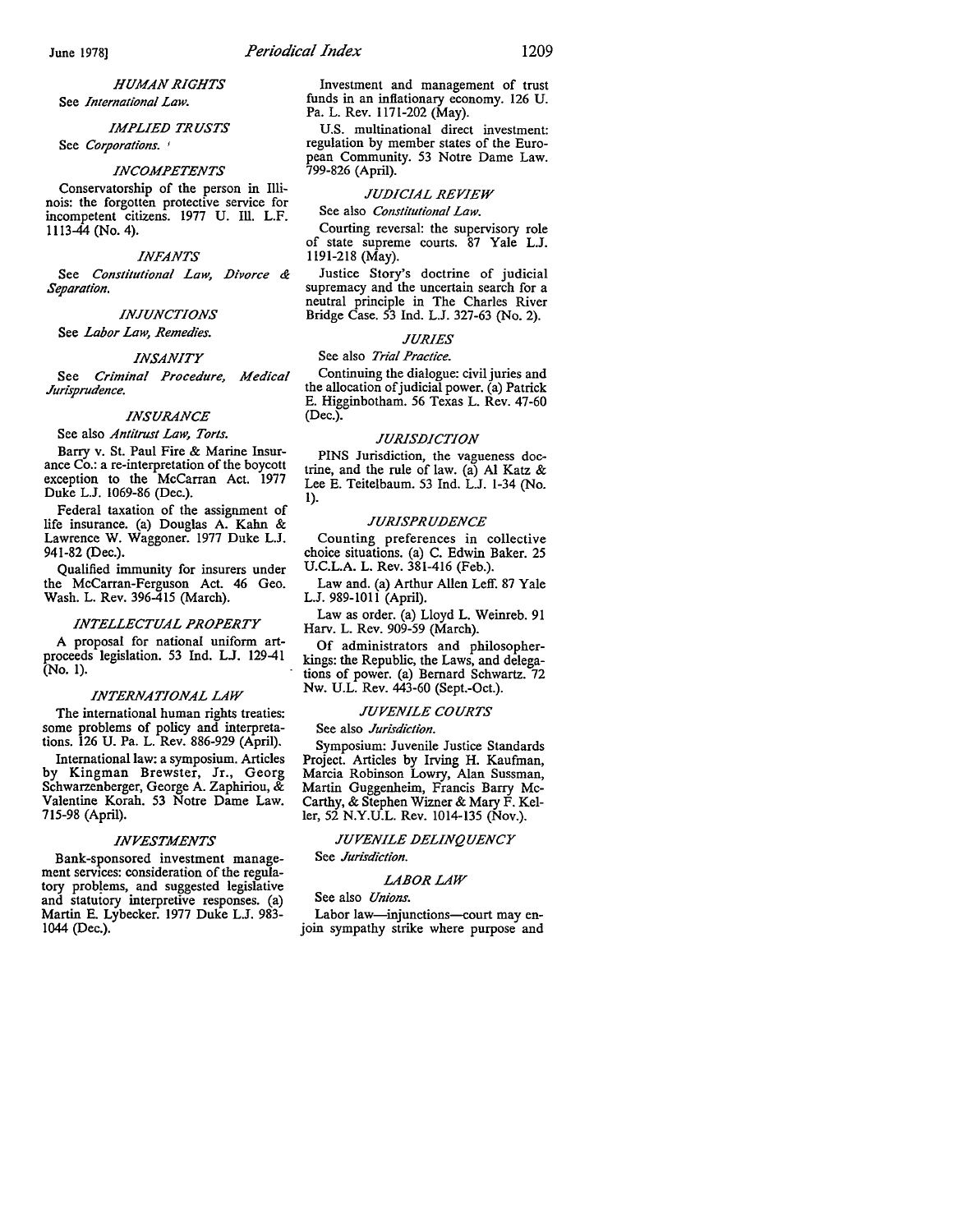effect is to compel concession of arbitrable issue. 63 Cornell L. Rev. 507-25 (March).

*LABOR MANAGEMENT RELATIONS*  See *Unions.* 

*LANDLORD AND TENANT*  The duty of a landlord to exercise reasonable care in the selection and retention of tenants. 30 Stan. L. Rev. 725-65 (April).

### *LAW ENFORCEMENT*

#### See also *Antitrust Law*.

Police use of sense-enhancing devices and the limits of the fourth amendment. 1977 U. Ill. L.F. 1167-204 (No. 4).

#### *LEGAL EDUCATION*

Chief Justice Burger and the English experience: suggested reforms of American legal education. 53 Notre Dame Law. 934-  $40$  (June).

#### *LEGAL ETHICS*

See also *Legal Profession.* 

Representation of multiple criminal defendants: conflicts of interest and the professional responsibilities of the defense attorney. (a) John Stewart Geer. 62 Minn. L. Rev. 119-62 (Jan.).

*LEGAL HISTORY*  See *Criminal Law, Judicial Review.* 

#### *LEGAL PROFESSION*  See also *Antitrust Law*.

Access to legal services through advertising and specialization. Robert H. Staton. 53 Ind. L.J. 247-95 (No. 2).

The corporate and securities adviser, the public interest, and professional ethics. (a) Simon M. Lorne. 76 Mich. L. Rev. 423-96 (Jan.).

*LIBEL AND SLANDER*  See *Constitutional Law.* 

*LICENSING* 

See *Property.* 

*LOANS* 

See *Corporations.* 

## *MEDICAL JURISPRUDENCE*

See also *Rights of Privacy.* 

Increasing patient awareness in drug therapy: ramifications of a patient package insert requirement. (a) Marsha Wertzberger Gardner. 66 Geo. L.J. 837-67 (Feb.).

Limiting the therapeutic orgy: mental patients' right to refuse treatment. (a) Robert Plotkin. 72 Nw. U.L. Rev. 461-525 (Sept.-Oct.).

### *MEDICAL PROFESSION*

See *Antitmst Law.* 

### *MINES AND MINERALS*

Beneath the surface-destruction test: the dialectic of intention and policy. 56 Texas L. Rev. 99-124 (Dec.).

#### *MUNICIPAL CORPORATIONS*

Political markets and community selfdetermination: competing judicial models of local government legitimacy. (a) Frank I. Michelman. 53 Ind. L.J. 145-206 (No. 2).

#### *NEGLIGENCE*

Sec *Landlord & Tenant.* 

#### *NUCLEAR ENERGY*

Sec *Energy.* 

### *OBSCENJTY*

Sec *Constitutional Law.* 

#### *PARTNERSHIPS*

Sec *Civil Procedure.* 

#### *PATENTS*

Sec also *Property.* 

The "manufacturer forum only" rule in patent validity litigation. 53 Notre Dame Law. 941-53 (June).

#### *PENOLOGY*

See *Constitutional Law, Criminal Responsibility, Prisons & Prisoners.* 

#### *PENSION PLANS*

Sec *Securities.* 

#### *PENSIONS*

See *Community Property.* 

#### *PRISONS AND PRISONERS*

The right of prisoner access: docs Bounds have bounds? (a) Josephine R. Potuto. 53 Ind. L.J. 207-45 (No. 2).

#### *PROFESSIONS*

See *Antitmst Law.* 

#### *PROPERTY*

Property rights theory and patent-antitrust: the role of compulsory licensing. (a) Martin J. Adelman. 52 N.Y.U.L. Rev. 977- 1013 (Nov.).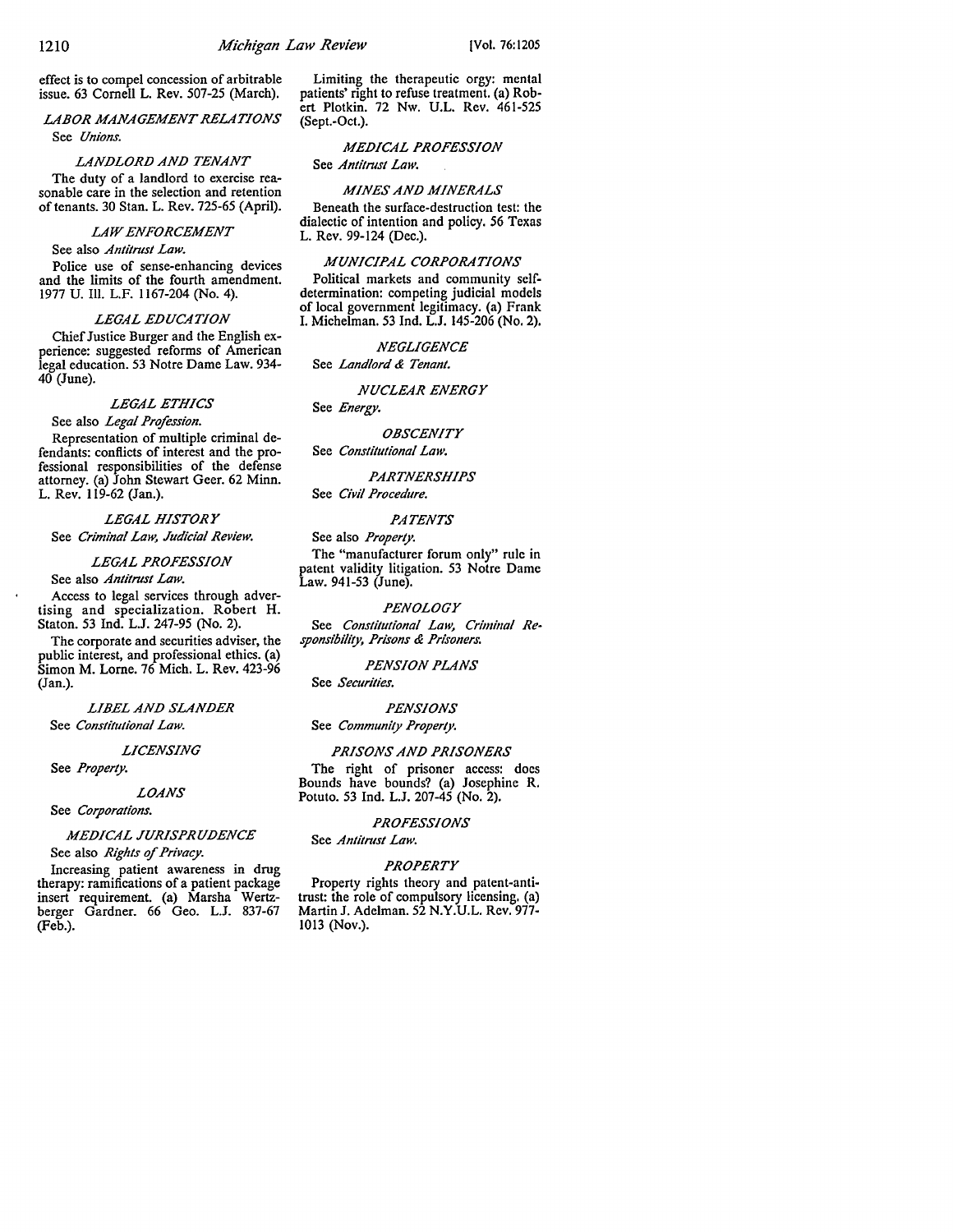### *PROXIMATE CA USE*

See also *Securities.* 

Proof of causation in multiparty drug litigation. 56 Texas L. Rev. 125-33 (Dec.).

*RADIO AND TELEVISION*  See *Communications Law.* 

#### *REMEDIES*

See also *Commercial Law.* 

SEC injunctive and ancillary relief under rule lOb-5: a scienter requirement? 1977 U. Ill. L.F. 872-94 (No. 3).

Separation of powers and the scope of federal equitable remedies. (a) Robert F. Nagel. 30 Stan. L. Rev. 661-724 (April).

## **RES JUDICATA**

See *Civil Procedure.* 

#### *RIGHT OF PRIVACY*

#### See also *Constitutional Law.*

Picking your poison: the drug efficacy requirement and the right of privacy. 25 U.C.L.A. L. Rev. 577-617 (Feb.).

#### *RIGHT TO COUNSEL*

See *Criminal Procedure.* 

### *SEARCH AND SEIZURE*

See *Law Enforcement*.

#### *SECURITIES*

See also *Damages, Legal Profession, Remedies.* 

Establishment of liability for aiding and abetting fraud under rule lOb-5 and the common law. 25 U.C.L.A. L. Rev. 862-89 (April).

Securities law-applicability of an-<br>tifraud provisions to employee interests in pension plans. 52 N.Y.U. L. Rev. 1175-211 (Nov.).

Securities law-rule 10b-5-for fraud to be "in connection with" a purchase or sale of securities under section 10(b), plaintiffs must allege a causal connection and close degree of proximity between the purchase or sale of securities and defendants' fraudulent scheme. 46 Geo. Wash. L. Rev. 482- 500 (March).

#### *SEPARATION OF POWERS*

See also *Remedies.* 

The judicial power of the purse. (a) Gerald E. Frug. 126 U. Pa. L. Rev. 715-94 (April).

#### *SOCIAL SECURITY*

See *Community Property.* 

*SPECIFIC PERFORMANCE*  See *Commercial Law.* 

#### STARE DECISIS See *Appellate Procedure.*

### *STOCKS*

See also- *Corporations.* 

Section 303 stock redemptions: a post-1976 Tax Reform Act appraisal. (a) Jerry W. Wark. 53 Notre Dame Law. 913-33  $(June).$ 

#### *TAXATION*

See also *Insurance, Stocks.* 

Annals of tax reform: the generationskipping transfer. (a) Gilbert Paul Verbit. 25 U.C.L.A. L. Rev. 700-37 (April).

The deductibility of questionable foreign payments. (a) Morgan Chu & Daniel Magraw. 87 Yale L.J. 1091-124 (May).

Legal fees incurred in litigation involving title to assets-allocation between deductible ordinary expenses and nondeductible capital expenditures. 126 U. Pa. L. Rev. 1100-34 (May).

The maximum tax on earned income: an inefficient and inequitable tax shelter deterrent. (a) Mildred Blitt Levy. 53 Notre Dame Law. 883-912 (June).

Renegotiation at the Court of Claims: the government's struggle with the burden of proof. (a) James J. Gallagher. 46 Geo. Wash. L. Rev. 376-95 (March).

#### *TORTS*

#### See also *Landlord & Tenant, Proximate Cause.*

Transferring injured victims' tort rights to no-fault insurers: new "sole remedy" approaches to cure liability insurance ills. (a) Jeffrey O'Connell. 1977 U. Ill. L.F. 749-809 (No. 3).

#### *TRADEMARKS AND TRADE NAMES*

Trademark protection under the "natural area of business expansion" doctrine. (a) Roger H. Marks. 53 Notre Dame Law. 869-82 (June).

#### *TREATIES*

### See *Foreign Relations.*

#### *TRIAL PRACTICE*

Attorney participation in voir dire ex-<br>amination in Illinois 1977 U. Ill. L.F. 1145-66 (No. 4).

Impeaching the professional expert witness by a showing of financial interest. (a)